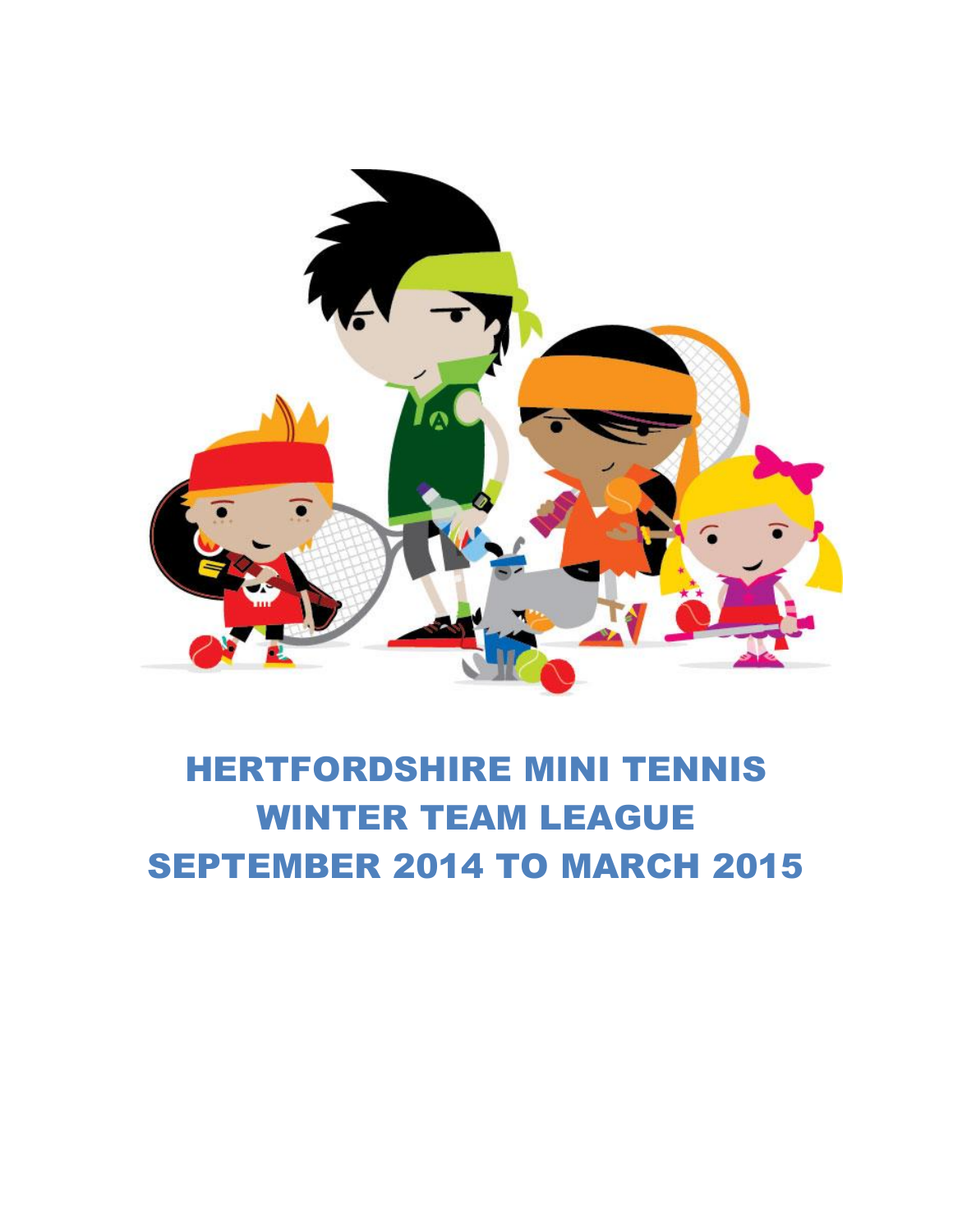

## **ABOUT THE HERTFORDSHIRE MINI TENNIS TEAM LEAGUE**

Please familiarise yourself with the format and rules of this league. Please ensure that you pass on the rules to your team leaders!!!!! Some of last year's mishaps will appear later in the rules.

The 8&U RED League has always been an indoor league on the basis that the players are young and cold, inclement weather can be unpleasant for young children and cause organisers difficulties playing the matches. Therefore, it is suggested that coaches and organisers try to organise these matches indoors. The 8cm foam ball is recommended by the LTA for indoor use. The outdoor RED ball should be used for all outdoor matches. The foam ball will be used indoors on finals day.

The 9&U and 10&U matches can be played outside, although if a match has to be postponed for poor weather, then it is advisable to have indoor backup for the re-arranged fixture if this is possible.

Please note and adhere to the play by dates for each round. The Play by date on the schedule is the final date that a match should be played and if no agreement can be reached on dates then the play by date must be the agreed date to play.

The club league representative, in many cases the club coach, who is responsible for the entry of a club into the league is ultimately responsible for the organisation of their teams in the league: Each club league representative must ensure:

- $\checkmark$  team captains receive a copy of the rules, results sheets and fully understand the requirements of being a team captain
- **when appointing a team captain to run teams the organising club representative MUST keep in touch with the progress of all the club teams.**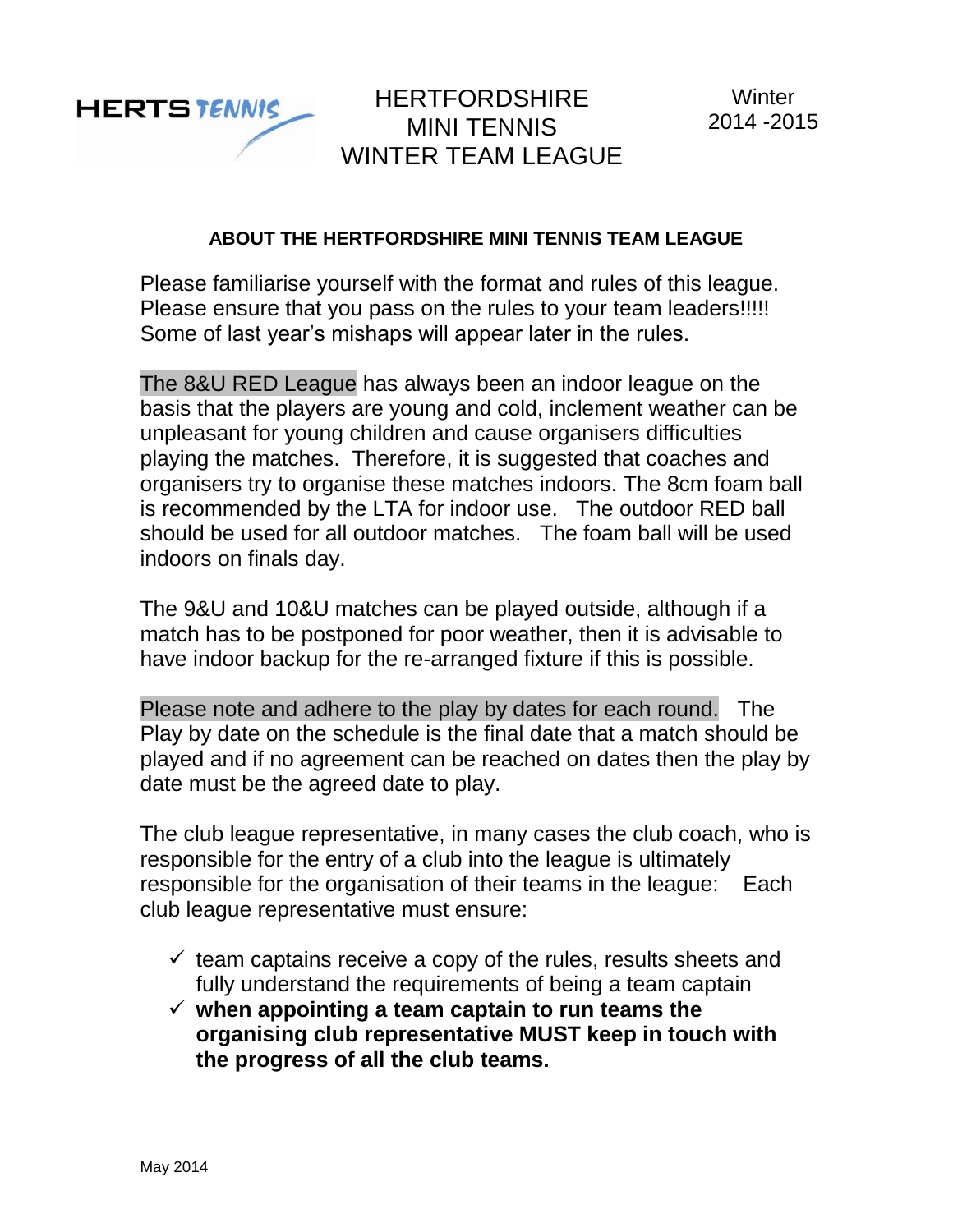

- $\checkmark$  advise their team managers on the players to select or better still set up a squad from which each team's players should be selected
- $\checkmark$  the team captain is fully briefed on the importance of British Tennis Membership numbers and the Mini Tennis Rating system. Mini Tennis ratings change on a daily basis.
- $\checkmark$  match result cards are completed clearly and in full.
- $\checkmark$  a player is happy to represent your team. We had several situations where players played for different clubs in the same league and the clubs were penalised.
- $\checkmark$  that team managers understand the composition of the teams at least one girl should play in each team
- $\checkmark$  ensure that the team managers have the correct equipment available, i.e. balls and also orange lines, including side lines.
- **that match result sheets are submitted within 48 hours after the match is completed and should ensure that copies of these result sheets are retained by the club.**

Club representatives/coaches will be contacted by the league organiser in the event of any problems or discrepancies.

When completing the result card, only the match results relevant to the prescribed format of the match should be recorded. If the match organisers decide to play additional matches please do not include these scores on the Winter Team League results card. These results should be passed to the person in your club responsible for submitting club match results.

# **Good knowledge will increase enjoyment for both players, parents and team organisers.**

In addition to the above the following are encouraged:

• The home team should provide water and squash at all times during the match. Simple, light refreshments at the end of each match will give the players an enjoyable social experience. Parents may like to be offered tea or coffee.

**HERTSTENNIS**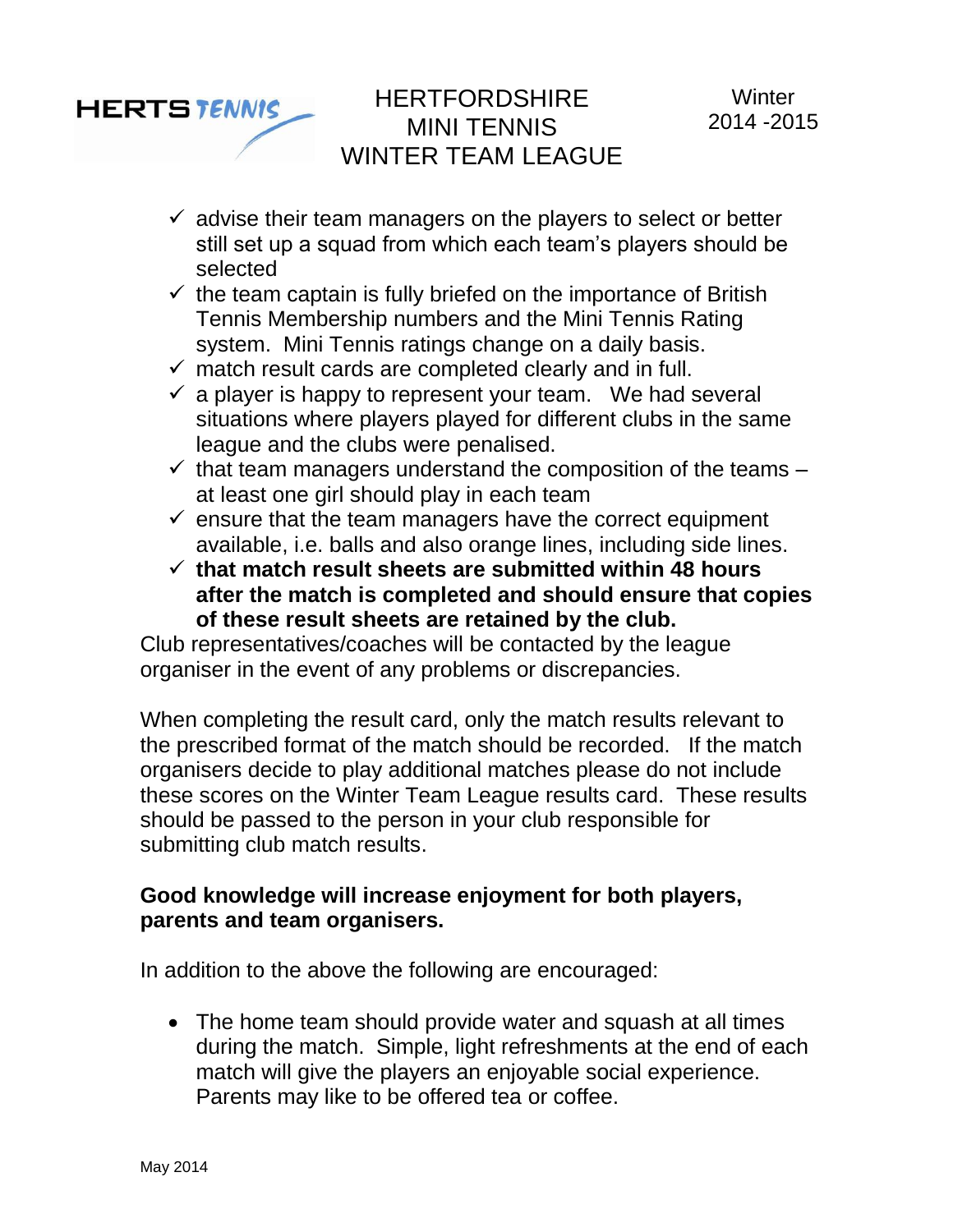Clubs are encouraged to join forces in their locality to enable more players to be included in teams.

HERTFORDSHIRE MINI TENNIS WINTER TEAM LEAGUE

- MISHAPS IN LAST LEAGUE:
	- o Involved spectator demanded a match be replayed as they did not agree with line calls! Match had been completed. Match was replayed. THIS SHOULD NEVER HAVE HAPPENED. Club coach must educate team organisers and parents.
	- $\circ$  If team visiting a club, team members and parents should leave facilities when match is completed. Parents should only remain at club if invited to do so by opposing captain. Incident occurred when away team used facilities of large member's club and remained at venue after the match was completed.
	- $\circ$  Parent became very unpleasant when a qualified referee at a club offered to assist two players with a line dispute. A qualified referee can be consulted if available.
	- $\circ$  Team selection: Team selectors/coaches must ensure that when selecting club players for team that these players will be available for all matches. Problem this year a team was unable to field strongest team due to the fact that selected players did not prioritise tennis over other sporting commitments, resulting in distortion of the finals results.
	- o Match results card must be completed neatly. Typed preferably. Incomplete or illegible results cards will be returned to team managers. All BTM numbers and full names of players must be included.
	- o GREEN doubles are played on the singles court. Some clubs are still using the full doubles court for Green.

# **RULES**

### **1 ELIGIBILITY**

### **Club Eligibility**

**HERTSTENNIS** 

1.1 The Team League is open to any registered club, school or park site.

### **Team Eligibility**

- 1.2 Events:
	- Mixed 8 and under (aged 8 or younger on  $31<sup>st</sup>$  March 2015)
	- O4 eligible to play at Red during their last 2 seasons at Red and can play at both Red stage and Orange stage.

Mixed 9 and under (9 on 31<sup>st</sup> March 2015 or 8 if player has reached Orange O4 rating.)

 Once a player moves from Red to Orange stage then that player can only play at Orange.

Mixed 10 and under (10 on  $31<sup>st</sup>$  March 2015)

 An Orange 1 or Orange 1\* player, in their last season of Orange can play at both Orange and Green stage. Once the player becomes a Green player they can only play at Green stage.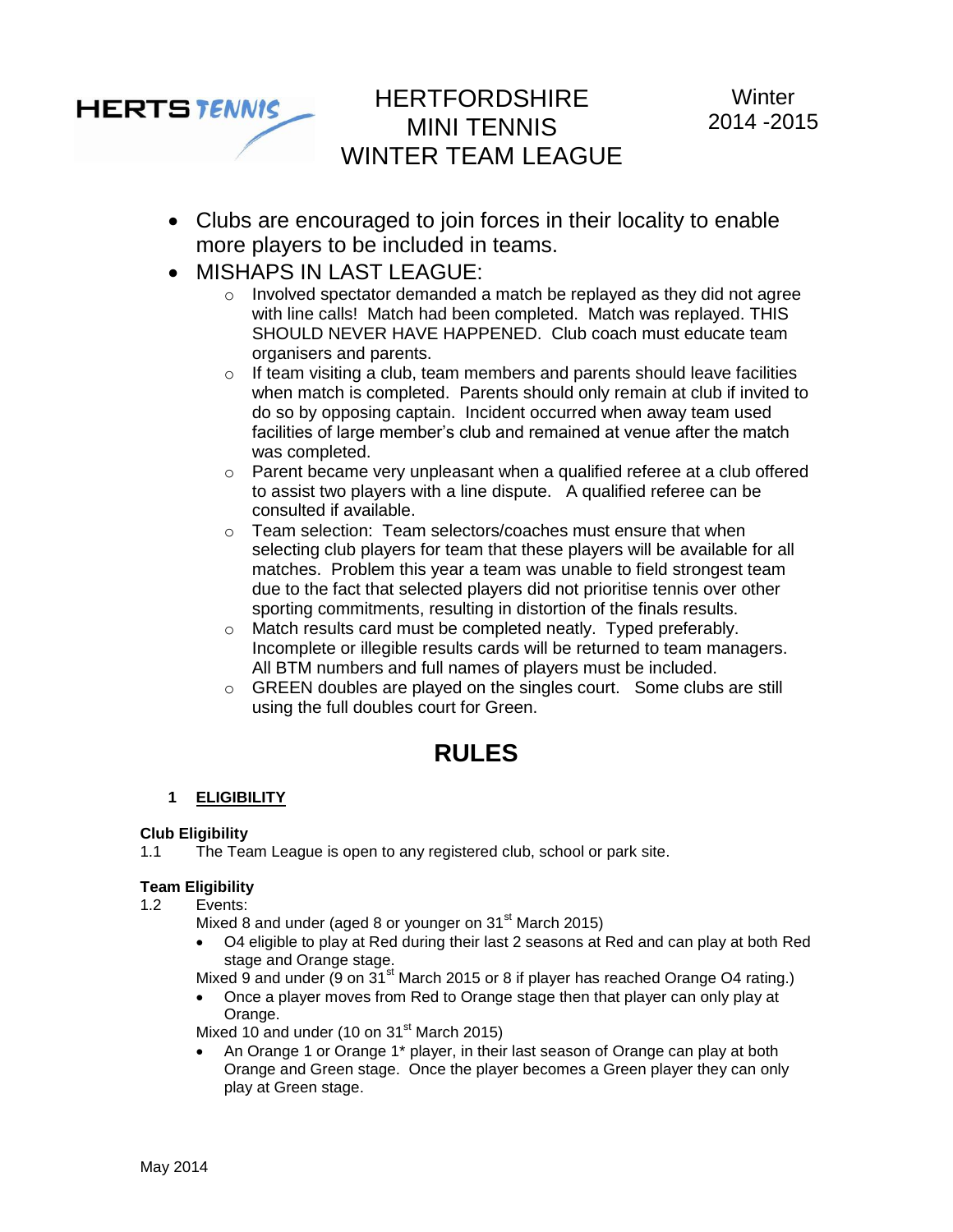

- If there is any doubt use this link to view the age group calculator. <http://www.lta.org.uk/Articles/Competition/Competition-Age-Groups---Explained/>
- 1.2 A team may enter more than one team in each Mini Tennis Rating stage, i.e. Red, Orange or Green, but in doing so must ensure that there are sufficient players available to fulfill match commitments. **Consider this point carefully as several clubs enter more than one team and experience has shown that they do not have the player base!!!**
- 1.3 If you enter more than one team in each Mini Tennis Rating stage, it is essential that the team names are graded and the numbers 1, 2 or 3 etc., appear in the team name title. Example: Wimbledon Wombles 1, Wimbledon Wanderers 2, etc. We encourage fun team names.
- 1.4 Where two teams are entered by a club in the same league, a player may 'play up' in the higher team on a maximum of one occasion without loss of eligibility in the lower team. Once a player has represented a higher team more than once that player is no longer eligible to represent the lower team.
- *1.5 Turning out a full team is very important. In exceptional cases where an eligible player is not available an ineligible player can be used. A Red rated player is ineligible if played in an Orange or Green Team. Similarly an Orange player is ineligible if played in a Red event when over age, or a Green event. Likewise a Green player is ineligible if played in an Orange or Red event. Please consult ratings eligibility. Having said that if a team is unable to field a correctly rated player any player can participate in a team providing the standard is appropriate and the opposition team manager agrees. Any variation must be agreed before the match between the team managers. Any result involving an ineligible player will be recorded in the league as a walkover to the correctly rated player, two points will be allocated. Please indicate clearly on the result card when an ineligible player is used. For rating purposes all results are entered and submitted to the LTA. Where a match is not played and recorded as a walkover, no LTA rating points are allocated. LTA Mini Tennis Rating Rules apply.*
- *1.6* If a club is unable to field a complete team of 3 boys and one girl rather than have an opposing player sitting out, it is preferable that a fourth boy is included in a team. In this case 6 of the match points will be allocated to the opposition score.

### **Player Eligibility**

- 1.7 A player may only represent one club.
- 1.8 All players must:
	- $\checkmark$  Have British Tennis Membership
	- $\checkmark$  Have a British Tennis rating
	- $\overline{B}$  Be a member or registered user of the club they are competing for.
	- $\checkmark$  Be of the correct age (see 1.2 and 1.6).
- 1.9 Qualifying Draw no more than one level one rated player may be included in each qualifying draw team at each mini tennis stage
- 1.10 Main Draw each player must be of the correct age, but there is no restriction on ratings.

### **2. Competition Structure**

2.1 The league will be organised in two stages. Qualifying Draw and Main Draw. The qualifying draw will be played between lst September and 14th December 2014. The Main Draw will be played between lst January 2015 and 22nd March 2015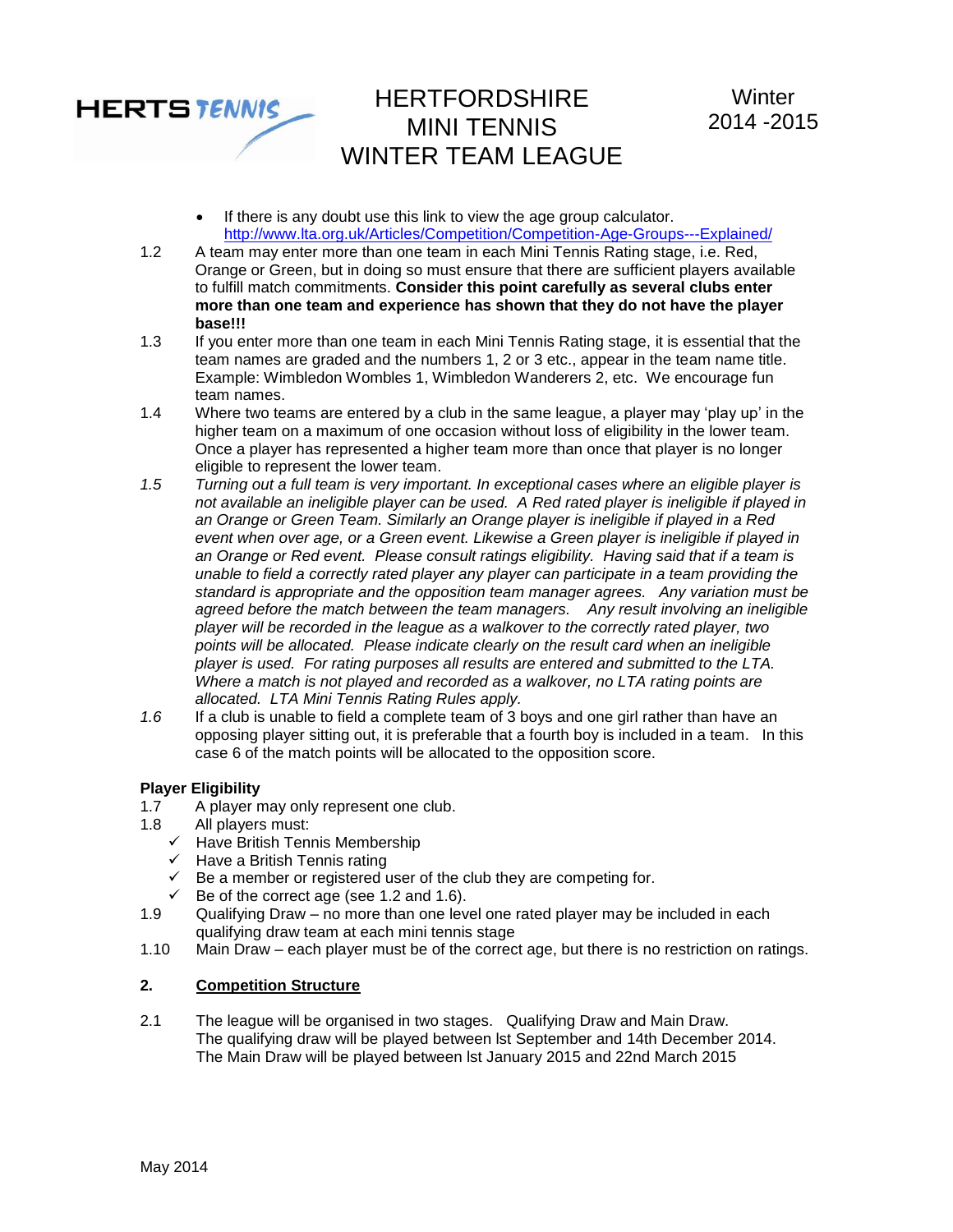

The qualifying competition will be organised in divisions of 4 teams. However, the number of teams entered and the geographical destination of the teams entered will determine the final format.

The main draw will be organised in compass draws. The final format can only be set when entries have been received.

The main draw will include 16 teams at each Mini Tennis Stage.

- 2.2 **All matches in the qualifying draw must be completed by 14th December 2014.** Play by dates will be set for each round of the qualifying draws and compass draws. School Term Dates:<http://www.hertsdirect.org/services/edlearn/schlife/termdates/>
- 2.3 Home team to provide three dates which must include the play-by date. Opposition selects one date. This date must be agreed and confirmed, preferably by email. This date cannot be changed other than for bad weather. Please inform Jennifer Keates of the change of any date by email: jenniferkeates@btinternet.com In the event of bad weather the re-arranged match must be played with two weeks of the original date and the play by date for the next round must stand.
- 2.4 All matches must be played. In the event that a team concedes a match and gives a walkover, that team should play all remaining matches. The scores for all remaining matches will be included in the individual players' profiles. However, for the purposes of the league all the matches for that team will be null and void and shall not be included.
- 2.5 The Finals for the Red, Orange and Green Events will take place on : Sunday 22nd March 2015. The venue for the finals day is: Herts Tennis Centre, Gosling Sports Park, Stanborough Road, Welwyn Garden City, AL8 6XE

# **3. Match Arrangements for 10&U**

- **Dates:** Matches must be played within the time scales stated.
- 3.1(2) Home team provides three dates which must include the play-by date. Opposition selects one date. This date must be agreed and confirmed, preferably by email. This date cannot be changed other than for bad weather. In the event of bad weather the re-arranged match must be played within two weeks of the original date and the play by date of the next round must stand. Please inform Jennifer Keates of the change of any date by email: [jenniferkeates@btinternet.com.](mailto:jenniferkeates@btinternet.com)
- 3.2 Each team must have an adult captain present at each match.
- 3.3 **Courts:** The home club shall provide 2,3 or 4 courts of the same surface. Where more than one court surface is used the away team shall have the choice of court allocation. *For doubles at Green stage (10&U) the singles court only is used*. If the ball lands in the area between the singles sideline and the doubles sideline, the ball is out.
- 3.4 **Balls:** The home team shall supply a minimum of 3 good quality green balls for each rubber.
- 3.5 **Match format:** A match shall consist of 8 singles and 2 doubles rubbers.
- 3.6 **Match Nominations:** A team shall consist of 4 players only with at least one girl in a team. More than one girl can be included in any team.
- 3.7 **Nominations:** At least 15 minutes before the start time of each match, team captains must nominate in writing (on the League Tennis match result card) their singles players in order of merit in accordance with current British Tennis Ratings. If players have the same rating, the captain can decide the team order which may change from match to match. Note: boys and girls may play against one another. *Please ensure that current ratings are listed on score sheet*
- 3.8 **Singles Order:**

Player 1 v Player 1; Player 2 v Player 2; Player 1 v Player 2; Player 2 v Player 1; Player 3 v Player 3; Player 4 v Player 4; Player 3 v Player 4; Player 4 v Player 3.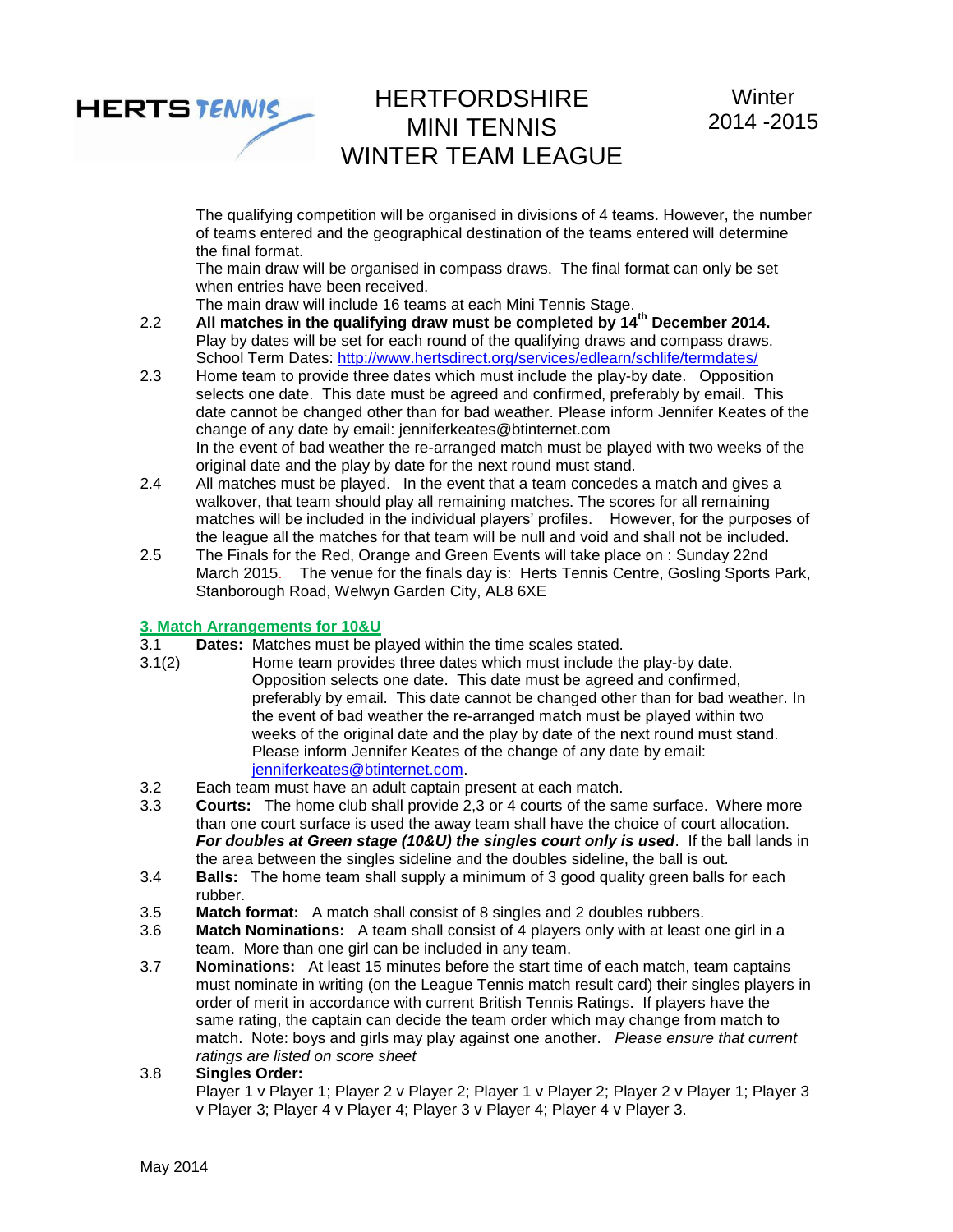

Doubles Pairings are at the discretion of the team captains.

3.9 Matches should follow one another immediately.

### 3.10 **Rubber Scoring:**

Singles and Doubles matches: 1 short set. First to 4 games, tiebreak at 4/4. Singles court only used for both singles and doubles matches at Green Stage.

### 3.11 **Match Scoring:**

A team is awarded 2 points for each rubber won.*In the event that the rubbers won is even a doubles tiebreak shoot-out (to 10 points, with 2 clear) shall be played. The doubles team may be any two players who have played the match. 1 bonus point will be awarded to the winning team in a tiebreak shoot-out. (Results recorded will be 11-10 to the winning team)*

### 3.12 **Match Results:**

The team with the most rubber points shall win the match. The total number of points per match is 20.

- 3.13 The match result card must be completed in full including each player's **full name** and British Tennis Membership number, current rating, and the scores for the individual matches clearly written.
- 3.14 If an ineligible player is used please identify the player clearly on the result card. If an ineligible player is used the actual score of the match is submitted for ratings purposes only. The result for the league will be recorded as a win only and two match points will be credited. A walkover is when no match is played.
- 3.15 Both captains must sign the League result card, and **retain** a copy.
- 3.16 The *winning captain* must submit the match result card, **within 48 hours,** to the League Organiser preferably by email: [jenniferkeates@btinternet.com.](mailto:jenniferkeates@btinternet.com) Results cards can be sent by post to c/o 38 Maplefield, Park Street, St. Albans, Herts AL2 2BG:
- 3.17 *All match result cards should be clearly completed with the full registered name of each player and also the correct BTM number. Typed result sheets are preferred.*
- 3.18 The final standings in each division shall be determined by the following: The final standings in each division shall be determi<br>  $\checkmark$  The team with the greatest number of match points
	-
	- $\checkmark$  If only two teams are level, their head to head result
	- $\checkmark$  If more that 2 teams are level the round robin rule in the LTA Tournament Regulations will determine the league standings.
	- $\checkmark$  The Group qualifier will go through to the main draw. Play-offs may be required. Runners up may be offered a place in the main draw if required. This can only be established once the number of teams is confirmed.
	- $\checkmark$  All matches must be played in group. Teams not playing all matches in qualifying draw cannot go forward to the Main Draw except at the discretion of the referee.
	- $\checkmark$  See rule 2.4 for finals day details.

### **4. Match Arrangements for 9&U**

- 4.1 **Dates:**
	- Matches shall be played as specified under section 2.2.
- 4.1(2) Home team provides three dates which must include the play-by date. Opposition selects one date. This date must be agreed and confirmed, preferably by email. This date cannot be changed other than for bad weather. In the event of bad weather the re-arranged match must be played within two weeks of the original date and the play by date of the next round must stand. Please inform Jennifer Keates of the change of any date by email: [jenniferkeates@btinternet.com.](mailto:jenniferkeates@btinternet.com) Each team must have an adult captain present and where necessary sufficient, knowledgeable helpers to assist with the supervision/scoring of the individual matches.
- 4.2 **Courts and Equipment:**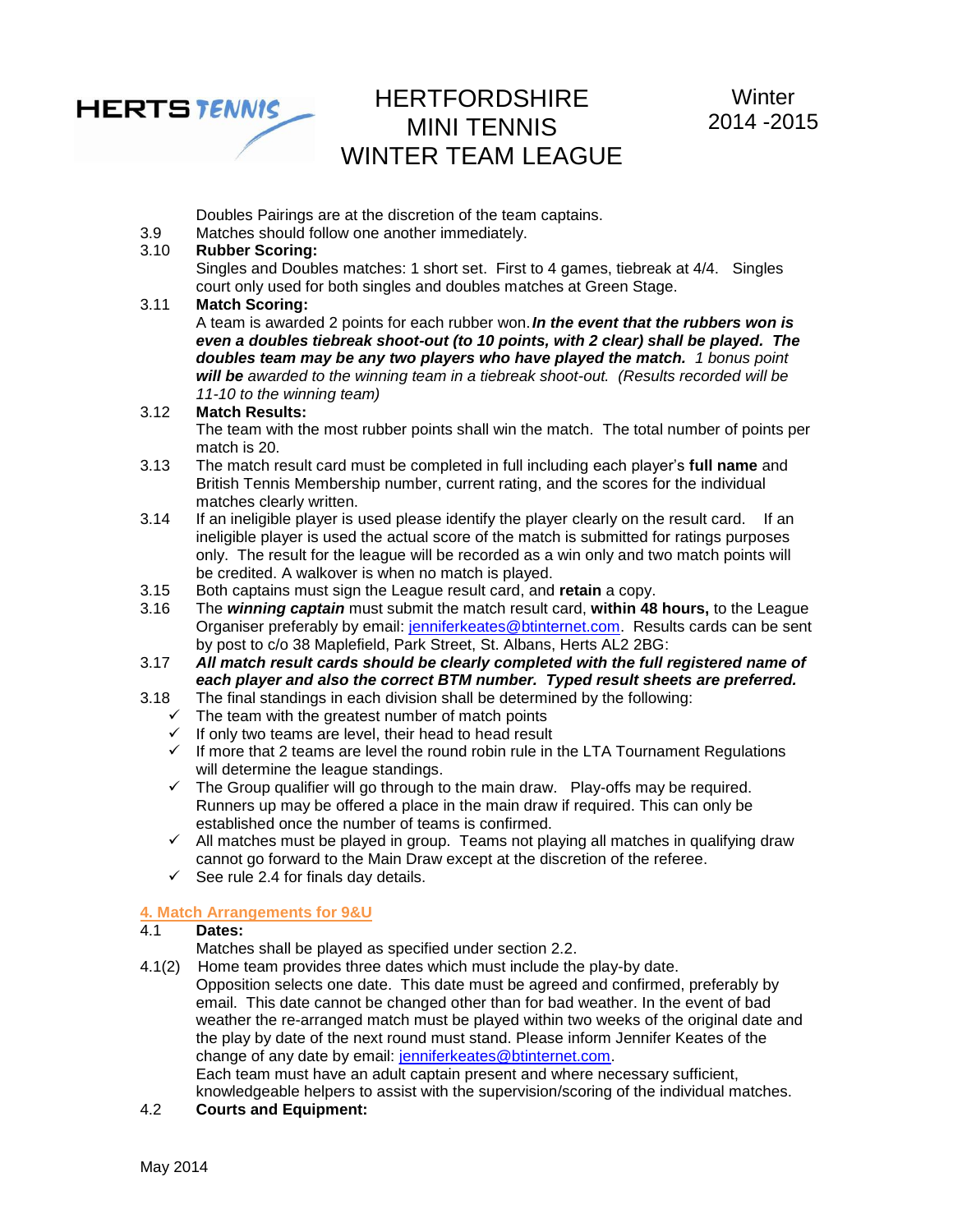

The home team venue shall provide a minimum of 2 orange courts. Where more than one court surface is to be used, the away team shall have the choice of court allocation. The home team captain shall supply the court equipment and set up the orange court in line with the National Competition Framework [\(www.lta.org.uk/players/juniors/orange\)](http://www.lta.org.uk/players/juniors/orange). Continuous Orange side and base lines MUST be used.

#### 4.3 **Balls:**

The home team shall supply a minimum of 3 good quality orange balls for each rubber.

#### 4.4 **Match Format:**

A match shall consist of 8 singles and 2 doubles rubbers.

### 4.5 **Match Nominations:**

A team shall consist of 4 players only with at least one girl in a team. More than one girl can play in any team.

#### 4.6 **Nominations:**

At least 15 minutes before the start time of each match, team captains must nominate in writing (on the match result card) their singles players in order of merit in accordance with current British Tennis Ratings. If players have the same rating, the captain can decide the team order which may change from match to match. Note: boys and girls may play against one another.

#### 4.7 **Singles Order:**

Player 1 v Player 1; Player 2 v Player 2; Player 1 v Player 2; Player 2 v Player 1; Player 3 v Player 3; Player 4 v Player 4; Player 3 v Player 4; Player 4 v Player 3.

Doubles Pairings are at the discretion of the team captains.

4.8 Matches should follow one another immediately.

### 4.9 **Rubber Scoring:**

9&U: Best of three tiebreak sets. Tiebreak to 7 points, with 2 clear. A third tiebreak set is only played if the result after the first two sets is one tiebreak set all. i.e. each player has won one tiebreak set.

#### 4.10 *Match Scoring:*

*A team is awarded 2 points for each rubber won. In the event that each team has accrued the same number of points, the number of sets should be counted and the team that has won the most sets shall be the winning team. If the total number of sets from all the matches for both teams is still even, then a doubles tiebreak shoot-out (to 10 points, with 2 clear) shall be played. The doubles team may be any two players who have played the match. 1 bonus point will be awarded to the winning team.(11-10).*

### 4.11 **Match Result:**

The team with the most rubber points shall win the match. The total number of points per match is 20.

- 4.12 The match result card must be completed in full including player's full **registered name**, British Tennis Membership number, current rating, and the scores for the individual matches clearly written. Results cards must show when a walkover is given. Walkovers will be recorded as a win only and two match points will be credited. No results will be recorded for a walkover and no games will be allocated.
- 4.13 If an ineligible player is used please identify the player clearly on the result card. If an ineligible player is used the actual score of the match is submitted for ratings purposes only. The result for the league will be recorded as a win only and two match points will be credited. A walkover is when no match is played.
- 4.14 Both captains must sign the League results card, and **retain** a copy. The *winning captain* must then submit the results card, **within 48 hours,** to the League Organiser preferably by email: [jenniferkeates@btinternet.com.](mailto:jenniferkeates@btinternet.com) Results cards can be sent to c/o 38 Maplefield, Park Street, St. Albans, Herts AL2 2BG: Typed score sheets are preferred.
- 4.15 The final standings in each division shall be determined by the following: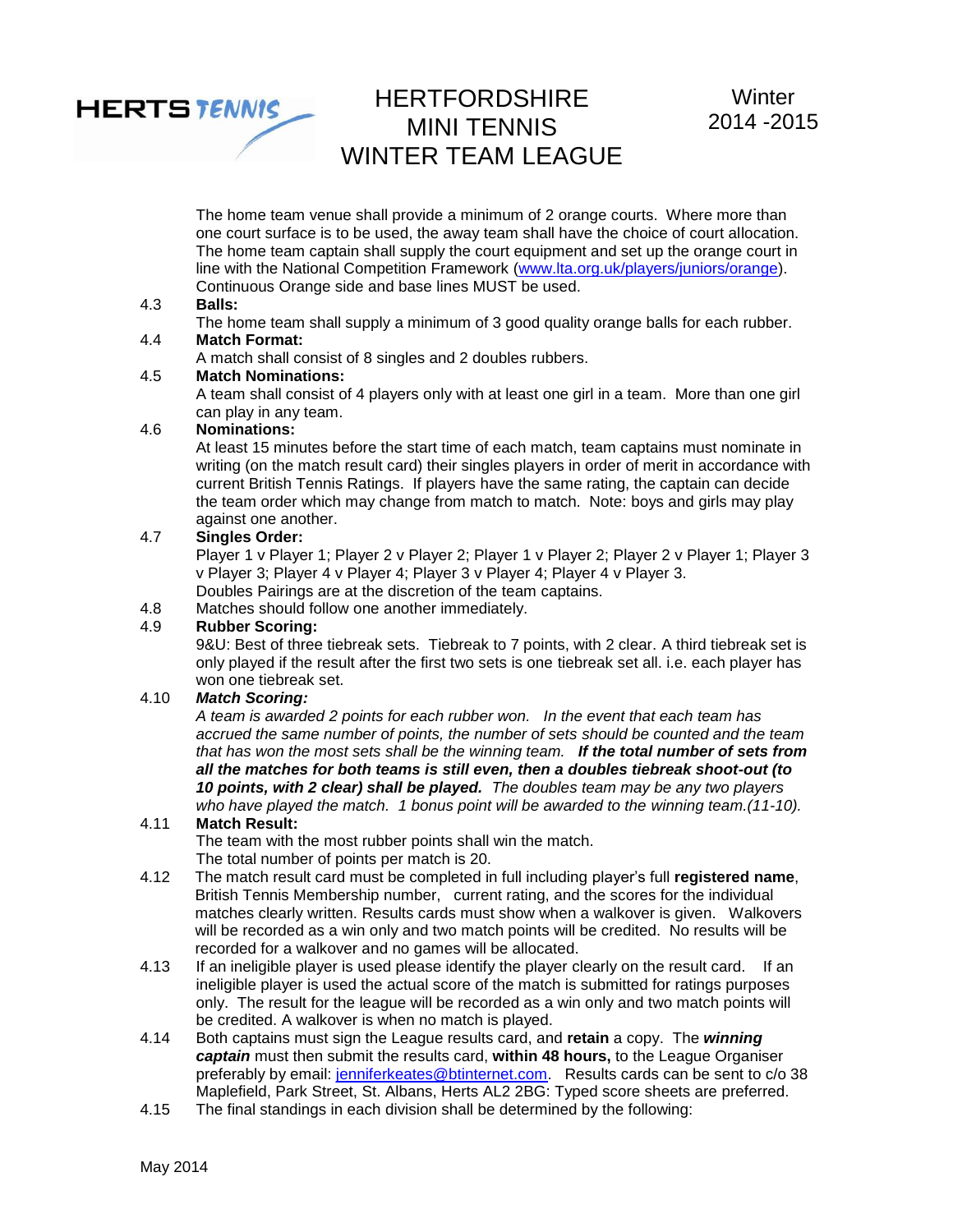

- $\checkmark$  The team with the greatest number of match points
- $\checkmark$  If only two teams are level on match points, their head to head result will determine the winning team
- $\checkmark$  If more than 2 teams are level the round robin rule in the LTA Tournament Regulations will determine the league standings.
- $\checkmark$  The Group qualifier will go through to the main draw. Play-offs may be required. Runners up may be offered a place in the main draw if required. This can only be established once the number of teams is confirmed.
- $\checkmark$  All matches must be played in group. Teams not playing all matches in qualifying draw cannot go forward to the Main Draw except at the discretion of the referee.
- $\checkmark$  See rule 2.4 for details of finals day.

#### **5. Arrangements for 8&U**

### 5.1 **Dates:**

Matches shall be played as specified under section 2.2.

5.1(2) Home team provides three dates which must include the play-by date. Opposition selects one date. This date must be agreed and confirmed, preferably by email. This date cannot be changed other than for bad weather. Please inform Jennifer Keates of the change of date by email: jenniferkeates@btinternet.com

In the event of bad weather the re-arranged match must be played with two weeks of the original date and the play by date for the next round must stand.

Each team must have an adult captain present and sufficient, knowledgeable helpers to assist with the supervision/scoring of the individual matches. It is recommended that all Red stage matches should be umpired.

5.2 The home venue shall supply dedicated Mini Tennis Red courts or at least one tennis court and set-up the courts in line with the National Competition Framework (www.lta.org.uk/players/juniors/red1).

#### 5.3 **Balls:**

The home team shall supply a minimum of 3 red balls for each rubber. 8cm foam RED balls for indoor matches. The outdoor RED ball should be used outdoors.

#### 5.4 **Match Format:**

A match shall consist of 8 singles and 2 doubles rubbers.

#### 5.5 **Match Nominations:**

A team shall consist of 4 players only with at least one girl in a team.

#### 5.6 **Nominations:**

At least 15 minutes before the start time of each match, team captains must nominate in writing (on a League results card) their singles players in order of merit in accordance with current British Tennis Ratings. If players have the same rating, the captain can decide the team order which may change from match to match. Note: boys and girls may play against one another.

### 5.7 Singles Order:

Player 1 v Player 1; Player 2 v Player 2; Player 1 v Player 2; Player 2 v Player 1; Player 3 v Player 3; Player 4 v Player 4; Player 3 v Player 4; Player 4 v Player 3. Doubles Pairings are at the discretion of the team captains.

5.8 Matches should follow one another immediately.

### 5.9 **Rubber Scoring:**

8&U One match tiebreak to 10 points, with 2 clear.

#### 5.10 **Match Scoring:**

A team is awarded 2 points for each rubber won.

#### 5.11 **Match Result:**

The team with the most points shall win the match.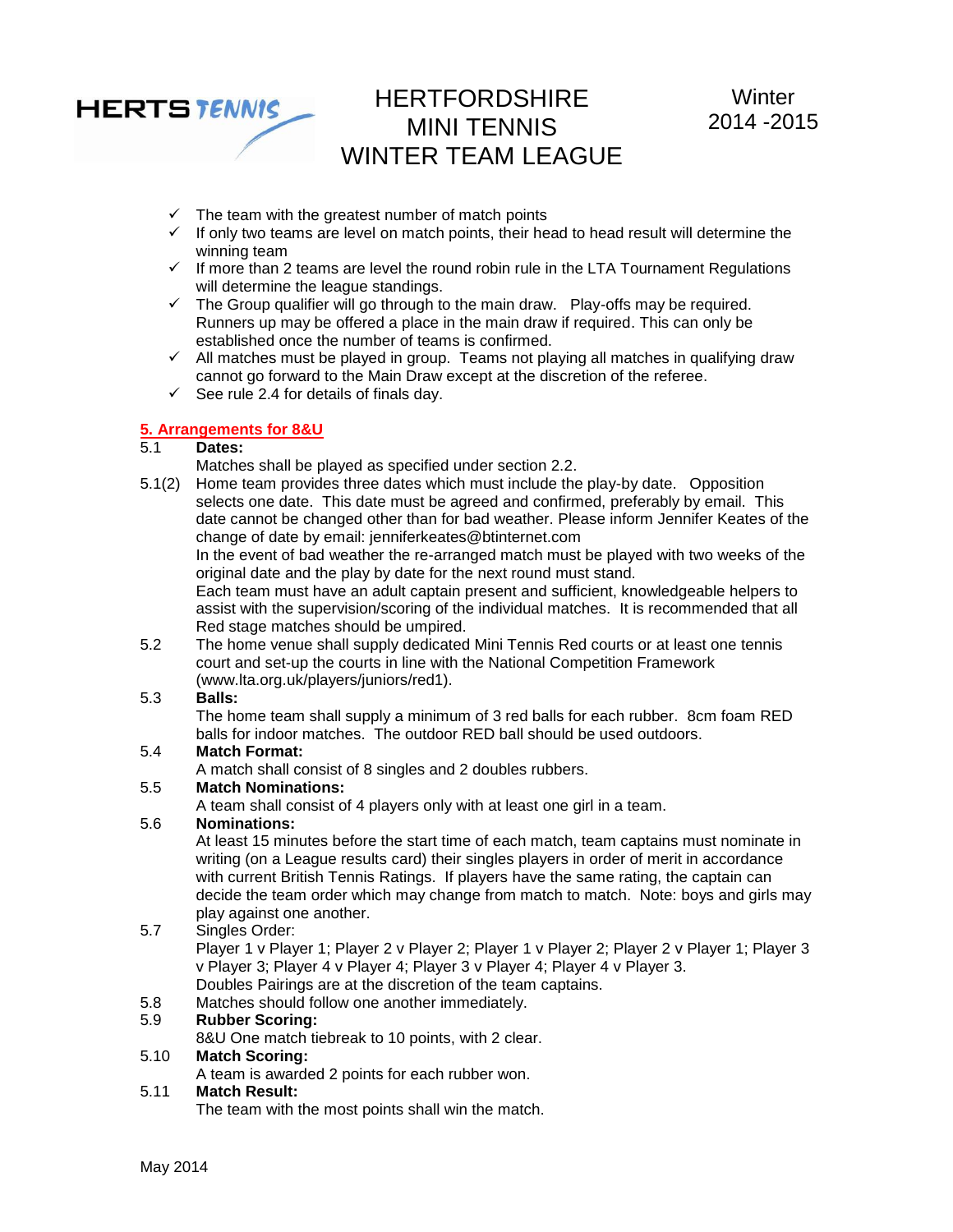

In the event that the rubbers are equal at the end of the match, the team that has won the highest number of game points shall be the winning team and receive 1 bonus point and the score shall be 11-10points. In the event that the rubber points and game points are equal, each team will be credited with 1 point for a draw and the score shall be 11-11 points.

- 5.12 The match result card must be completed in full including player's full **registered name**, British Tennis Membership number, current rating, and the scores for the individual matches clearly written. Results cards must show when a walkover is given. Walkovers will be recorded as a win only and two match points will be credited. No results will be recorded for a walkover and no games will be allocated.
- 5.13 If an ineligible player is used please identify the player clearly on the result card. If an ineligible player is used the actual score of the match is submitted for ratings purposes only. The result for the league will be recorded as a win only and two match points will be credited. A walkover is when no match is played.
- 5.13 Both captains must sign the League results card, and retain their own copy. The winning captain must then submit the match result card **within 48 hours** to the League Organiser preferably by email: [jenniferkeates@btinternet.com.](mailto:jenniferkeates@btinternet.com) Results cards can be sent by post to: c/o 38 Maplefield, Park Street, St. Albans, Herts AL2 2BG:
	- The final standings in each division shall be determined by the following:
	- $\checkmark$  The team with the greatest number of match points
	- $\checkmark$  If only two teams are level on match points the head to head result will determine the winning team.
	- $\checkmark$  If more that 2 teams are level the round robin rule in the LTA Tournament Regulations will determine the league standings.
	- $\checkmark$  The Group qualifier will go through to the main draw. Play-offs may be required. This can only be established once the number of teams is confirmed.
	- $\checkmark$  See rule 2.4 for details of finals day. Eight teams will go forward to the Finals Day event.

### **6. Problem Solving Issues**

6.1 Late Arrival

If any nominated player is not ready to play within 15 minutes of a rubber due on court then the opposing team shall be awarded a walkover for this rubber. No substitutions or alteration to the nominations or playing order may be made. The player concerned shall be permitted to play a doubles rubber (and tiebreak shoot-out) provided he/she is ready to play when the doubles rubber is due on court.

If he/she is not ready when the doubles rubber is due on court the team will be deemed 'incomplete' and Rules 6.2 and 6.6 will apply.

In the event that the entire away team is going to be late for extenuating circumstances (e.g. motorway closure etc) and has contacted the home team in good time, a reasonable degree of flexibility on start time must be shown by the home team.

6.2 Incomplete Teams:

An incomplete team means less than four players, one of which must be a girl. If a club is unable to field a complete team for the whole match then they shall first forfeit the lowest singles rubber and the second doubles rubber, followed by the next lowest rubber and so on. 6 match points will be forfeited for each player missing from the team. These points are credited to the opposition match points. In addition, any team that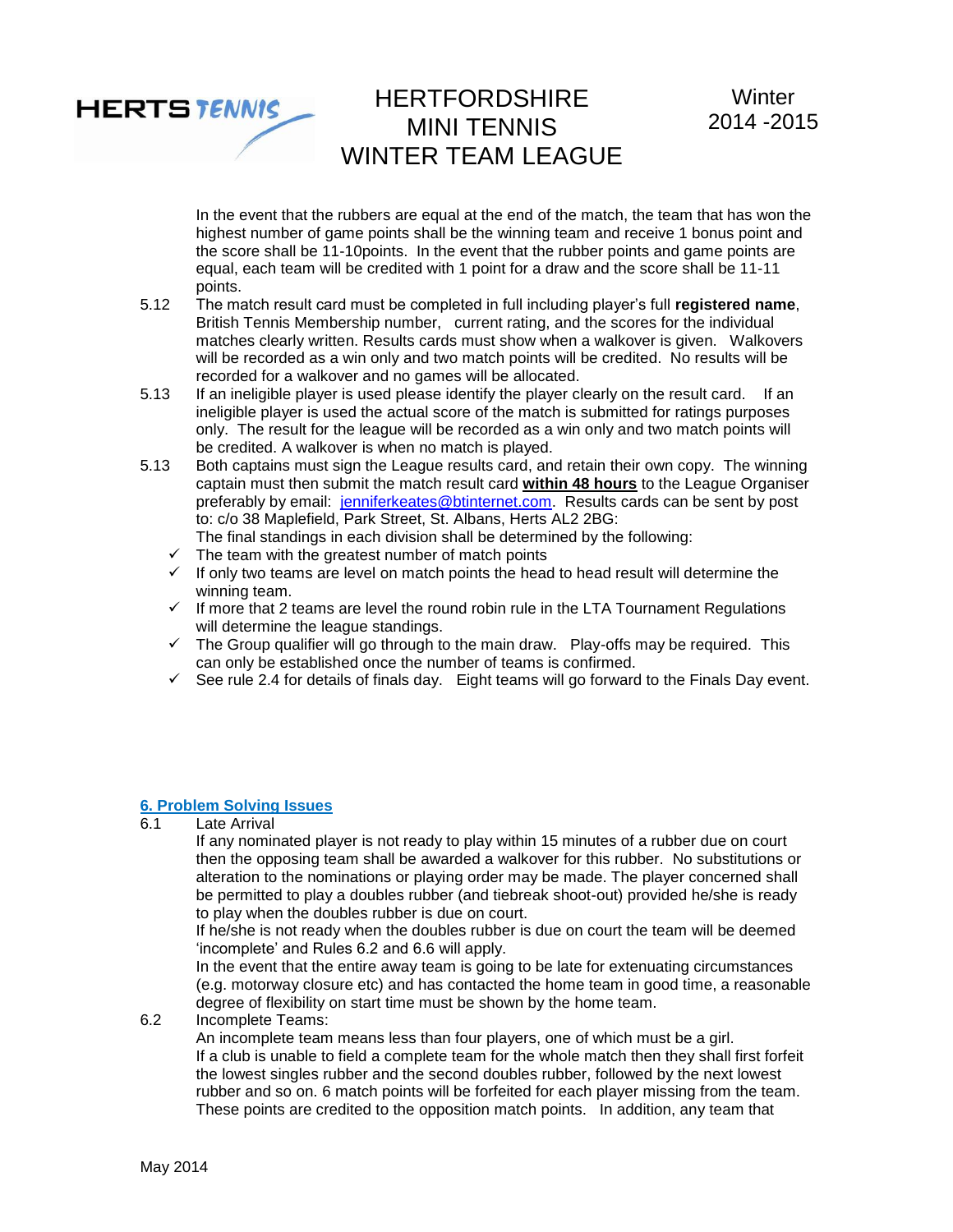

does not include at least one girl in their team will forfeit 6 match points and the points are allocated to the opposing team's score.

Ineligible players play as lowest singles rubber and lowest doubles rubber. If this should happen it is essential that the actual rubber scores are included on the match result card. These results will be recorded for Mini Tennis Ratings.

6.3 Player Retirement If a player retires during a rubber, the opponent shall be deemed to have won all the

remaining games and sets necessary to win the rubber. The player retiring from the rubber shall be eligible to compete in any remaining rubbers/tiebreak shoot-out.

6.4 Completion of Matches

If play is suspended after a match has started then the match shall resume at the point of suspension.

If a match cannot be started due to rain or rain stops play before any rubbers have been completed then the match may be rearranged within two weeks of the original match date.

Where one or more rubbers have been completed, the winner of the match shall be the team winning the most number of completed rubbers. 2 points shall be awarded for each completed rubber with any remaining points shared. Should each team have won an equal number of rubbers then the points should be share.

6.5 If weather conditions are uncertain modified scoring format may be used providing both team captains are in agreement.

For example:8&U – could play only one further point at 9 points all (9-9) achieving a score of 10-9, or could play a tiebreak, first to 7 points at 6 points all (6-6) play only one further point. 9&U – could play only one further point when a set score reaches 6 points all.

Any other modified formats may result in the match scores not being eligible for Mini Tennis Ratings.

6.6 Playing out of order / Ineligible Player(s)

If players play out of order the singles rubbers involving the higher rated player shall be forfeited and the points shall be awarded to the opposing team. The result of the match will be recorded for ratings purposes.

If an ineligible player competes then the rubbers involving the player concerned shall be forfeited and a walkover awarded.

If both teams field a player out of order or an ineligible player then each team shall be deemed to have lost the rubbers in a similar manner and neither team received the points. Likewise if a team fields an ineligible player as a doubles only player they shall forfeit that rubber.

#### **8. Regulations**

8.1 All players are subject to the Rules of the LTA.

League Organiser: Jennifer Keates Hertfordshire LTA. c/o 38 Maplefield, Park Street, St. Albans, Herts, AL2 2BG. Email: [jenniferkeates@btinternet.com.](mailto:jenniferkeates@btinternet.com) Mobile no; 07881788708.

### **RULES FOR TEAM PLAYING IN MAIN DRAW**

#### **ELIGIBILITY FOR MAIN DRAW**

• The league rules apply.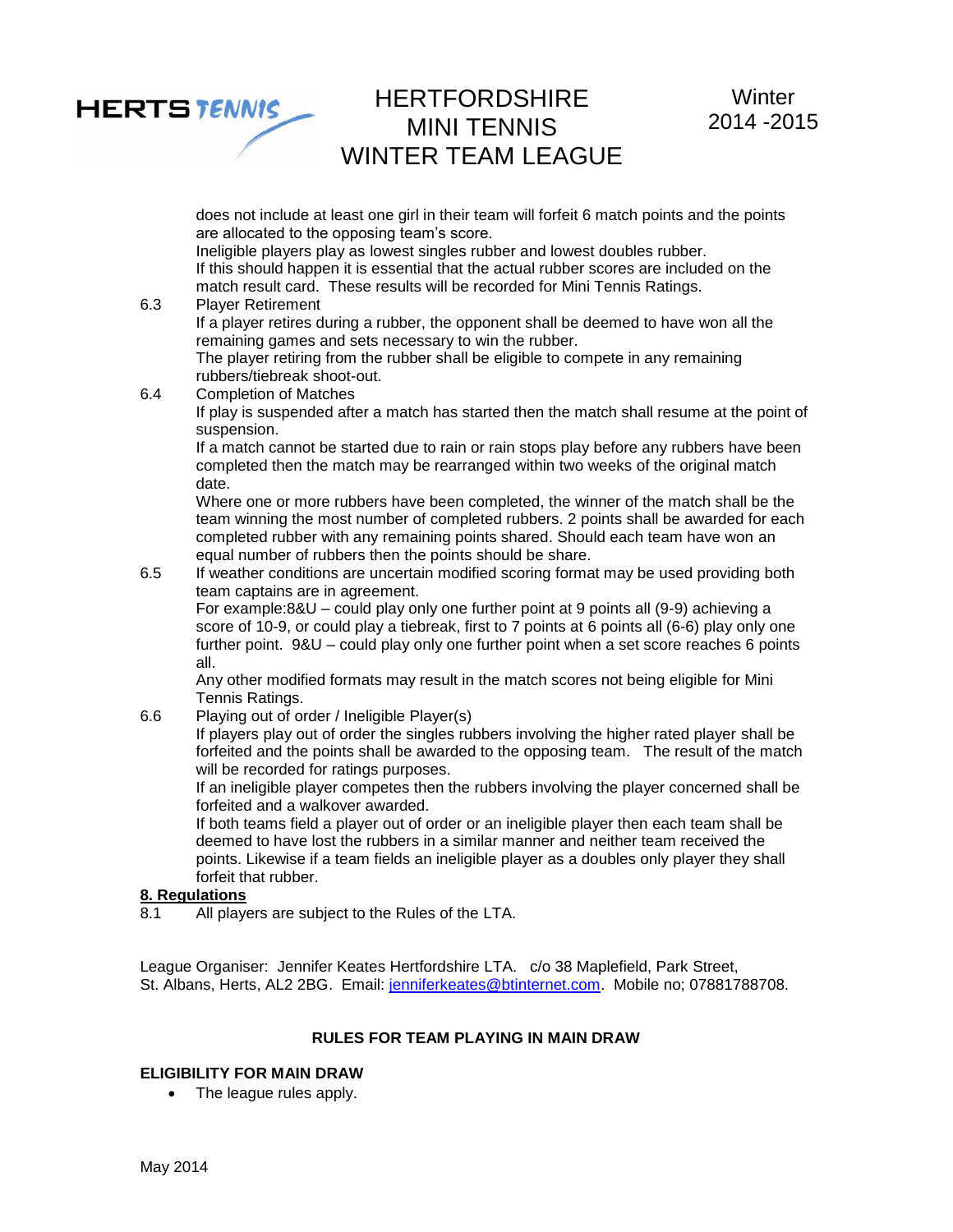

- Teams entering into the Main Draw will be asked to nominate the most likely ratings of 4 players who are likely to be included in team. This must appear on the entry form.
- Only genuine club members or regular squad players may be included in the Main Draw Teams. There is no restriction on the number of higher rated players in the Main Draw.
- Acceptance into the Main Draw is at the discretion of the referee.
- All players included in a finals day team must have played in at least one match in the main draw prior to the finals.

#### **PLAY-BY DATES**

- The home team is the team at the top of the draw
- Matches must be played within the time scales stated.
- Home team provides three dates which must include the play-by date. Opposition selects one date. This date must be agreed and confirmed, preferably by email. This date cannot be changed other than for bad weather. In the event of bad weather the re-arranged match must be played within two weeks of the original date and the play by date of the next round must stand. Please inform Jennifer Keates of the change of any date by email: [jenniferkeates@btinternet.com.](mailto:jenniferkeates@btinternet.com)
- Play by Dates are indicated on the draw sheet and all matches in the Main Draw must be completed by the due date.

### **ORGANISATION OF MAIN DRAW & COMPASS DRAW**

- Compass main draw format including Consolation Event.
- 16 teams will compete in the main draw of each Mini Tennis Stage.
- The match format, nominations, order of play, rubber scoring, match scoring, etc. are as stated in League Rules.
- At Green Stage (10 and under) please refer to rule 3.10 *In the event that the rubbers won is even a doubles tiebreak shoot-out (to 10 points, with 2 clear) shall be played. The doubles team may be any two players who have played the match. 1 bonus point will be awarded to the winning team (11-10).*
- At Orange Stage (9 and under) please refer to rule 4.10: *In the event that each team has accrued the same number of points, the number of sets should be counted and the team that has won the most sets shall be the winning team. If the total number of sets from all the matches for both teams is still even, then a doubles tiebreak shoot-out (to 10 points, with 2 clear) shall be played. The doubles team may be any two players who have played the match. 1 bonus point will be awarded to the winning team.(11-10).*
- At Red Stage (8 and under) please refer to the rule 5.11: *In the event that the rubbers are equal at the end of the match, the team that has won the highest number of game points shall be the winning team and receive 1 bonus point and the score shall be 11-10points. In the event that the rubber points and game points are equal, each team will be credited with 1 point for a draw and the score shall be 11-11 points.*
- Please complete the score sheets with full details of player's names, British Tennis Membership number and email these after the match is completed. Typed score sheets are the most easily read. Email: [jenniferkeates@btinternet.com](mailto:jenniferkeates@btinternet.com)
- Main Draw Semi Finals and Finals along with Consolation Finals will take place on Sunday 22nd March 2014. Venue: Herts Tennis Centre, Gosling Sports Park, Stanborough Road, Welwyn Garden City, AL8 6XE. Timing schedule for these events will be announced nearer the time.
- Consolation Draws: Compass Draw: First round losers in the Main Draw will go into the Consolation Draw. All these matches will be recorded in the same manner as the Main Draw and play by dates must be observed.